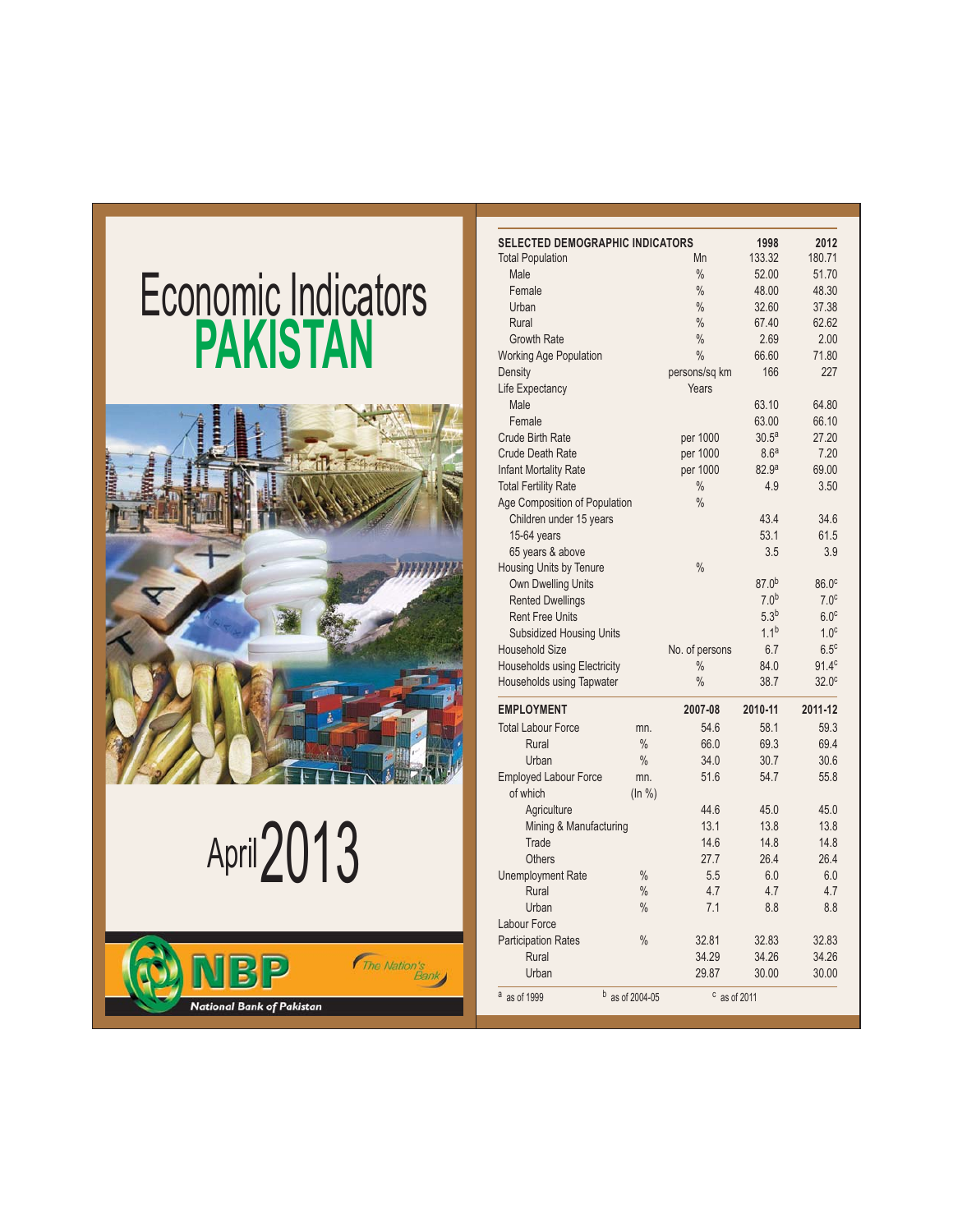| LITERACY<br>(ln % )<br>(10 years & above) | Pakistan                               | Balochistan | 2010-11     | Khyber Punjab  | Sindh    |
|-------------------------------------------|----------------------------------------|-------------|-------------|----------------|----------|
|                                           |                                        |             | Pakhtunkhwa |                |          |
| Total                                     | 58                                     | 41          |             | 50<br>60       | 59       |
| Urban                                     | 74                                     | 61          | 63          | 76             | 75       |
| Rural<br>Male                             | 49<br>69                               | 35<br>60    | 48          | 53<br>68<br>70 | 42<br>71 |
| Female                                    | 46                                     | 19          |             | 33<br>51       | 46       |
|                                           |                                        |             |             |                |          |
| <b>NATIONAL ACCOUNTS</b>                  |                                        |             | 2007-08     | 2010-11        | 2011-12  |
| <b>GNP</b>                                |                                        |             |             |                |          |
| Size <sup>t</sup>                         | Rs.bn.                                 |             | 10452       | 18853          | 21679    |
| Growth Rate*<br><b>GDP</b>                | $\frac{0}{0}$                          |             | 3.7         | 3.5            | 4.0      |
| Size <sup>t</sup>                         | Rs.bn.                                 |             | 10243       | 18033          | 20654    |
| Growth Rate*                              | $\frac{0}{0}$                          |             | 3.7         | 3.0            | 3.7      |
| Per Capita Income                         |                                        |             |             |                |          |
| Current <sup>†</sup>                      | Rupees (000)                           |             | 62.90       | 102.2          | 114.4    |
| Constant*                                 | Rupees (000)                           |             | 34.10       | 34.37          | 35.0     |
|                                           |                                        |             |             |                |          |
| Sectoral Growth Rate*                     | $\frac{0}{0}$                          |             |             |                |          |
| <b>Agricultural Sector</b>                |                                        |             | 1.0         | 2.4            | 3.1      |
| <b>Industrial Sector</b>                  |                                        |             | 1.4         | 0.7            | 3.4      |
| Large-scale Manufacturing                 |                                        |             | 4.0         | 1.1            | 1.8      |
| Construction                              |                                        |             | $-5.5$      | $-7.1$         | 6.5      |
| <b>Services Sector</b>                    |                                        |             | 6.0         | 4.4            | 4.0      |
| Transport, Storage & Communication        |                                        |             | 3.8         | 0.9            | 1.3      |
| <b>Wholesale &amp; Retail Trade</b>       |                                        |             | 5.3         | 3.5            | 3.6      |
| Finance & Insurance                       |                                        |             | 11.1        | $-1.4$         | 6.5      |
| <b>GDP Composition</b>                    | $\frac{0}{0}$                          |             |             |                |          |
| <b>Agricultural Sector</b>                |                                        |             | 21.3        | 21.2           | 21.1     |
| <b>Industrial Sector</b>                  |                                        |             | 25.8        | 25.5           | 25.4     |
| Mining & Manufacturing                    |                                        |             | 2.6         | 2.4            | 2.4      |
| Construction                              |                                        |             | 2.4         | 2.1            | 2.2      |
| <b>Services Sector</b>                    |                                        |             | 52.9        | 53.4           | 53.5     |
| Transport, Storage & Communication        |                                        |             | 10.0        | 9.9            | 9.6      |
| Wholesale & Retail Trade                  |                                        |             | 17.4        | 17.1           | 17.1     |
| Finance & Insurance                       |                                        |             | 6.4         | 4.7            | 4.8      |
| <b>INVESTMENT AND SAVINGS</b>             |                                        |             | 2007-08     | 2010-11        | 2011-12  |
| as % of GDP                               |                                        |             |             |                |          |
| <b>Gross Total Investment</b>             |                                        |             | 22.1        | 13.1           | 12.5     |
| <b>Gross Fixed Investment</b>             |                                        |             | 20.5        | 11.5           | 10.9     |
| <b>Public Sector</b>                      |                                        |             | 5.4         | 2.9            | 3.0      |
| <b>Private Sector</b>                     |                                        |             | 15.0        | 8.6            | 7.9      |
| <b>National Savings</b>                   |                                        |             | 13.6        | 13.2           | 10.5     |
| Domestic Savings                          |                                        |             | 11.5        | 8.6            | 5.6      |
| Inflow of Foreign Investment              |                                        | \$m.        | 5429        | 1979           | 680      |
| t At current market prices                | * At constant factor cost of 1999-2000 |             |             |                |          |

| <b>AGRICULTURE</b>                                               |                          | 2007-08          | 2010-11          | $2011 - 12^{p}$  |
|------------------------------------------------------------------|--------------------------|------------------|------------------|------------------|
| Total cropped area                                               | Mn. Hectares             | 23.85            | 23.40            | 23.40            |
| Improved seed distribution                                       | 000 tonnes               | 264.67           | 406.46           | 347.38           |
| Fertilizer offtake                                               | 000 NTonnes              | 3581             | 3933             | 3861             |
| Number of tubewells                                              | <b>000 Nos</b>           | 921              | 954              | 1033             |
| <b>Export of fruits</b>                                          | Rs.bn.                   | 9.1              | 25.0             | 32.1             |
|                                                                  |                          |                  |                  |                  |
| <b>AGRICULTURAL PRODUCTION</b>                                   |                          | 2007-08          | 2010-11          | $2011 - 12^{p}$  |
| <b>Major Crops</b><br>Wheat                                      | mn.tonnes                | 21.0             | 25.2             | 23.4             |
| <b>Rice</b>                                                      | mn.tonnes                | 5.6              | 4.8              | 6.2              |
| Sugarcane                                                        | mn.tonnes                | 63.9             | 55.3             | 58.4             |
| Cotton                                                           | mn.bales                 | 11.6             | 11.5             | 13.6             |
| Food Crops                                                       | mn.tonnes                | 30.7             | 34.3             | 32.9             |
| <b>Yield Per Hectare</b>                                         |                          |                  |                  |                  |
| Wheat                                                            | kgs                      | 2451             | 2833             | 2701             |
| <b>Rice</b>                                                      | kgs                      | 2212             | 2039             | 2396             |
| Sugarcane                                                        | tonnes                   | 51.5             | 56.0             | 55.2             |
| Cotton                                                           | kgs                      | 649              | 731              | 846              |
| <b>Food Crops</b>                                                | kgs                      | 2357             | 2620             | 2548             |
| <b>Credit Disbursement</b>                                       | Rs.bn.                   | 211.60           | 263.02           | 293.85           |
| <b>Commercial Banks</b>                                          | $\frac{0}{0}$            | 65.6             | 72.4             | 70.5             |
| Zarai Taraqiati Bank Ltd                                         | $\frac{0}{0}$            | 31.6             | 24.9             | 22.5             |
| Cooperatives                                                     | $\frac{0}{0}$            | 2.8              | 2.7              | 2.9              |
| Microfinance Banks                                               | $\frac{0}{0}$            | $\overline{a}$   |                  | 4.1              |
| <b>INDUSTRIAL/MINERAL PRODUCTION</b>                             |                          |                  |                  |                  |
| <b>Major Items</b>                                               |                          | 2007-08          | 2010-11          | $2011 - 12^{p}$  |
| <b>Cotton Yarn</b>                                               | 000 tonnes               | 2915             | 2939             | 2955             |
| <b>Cotton Cloth</b>                                              | mn.sq.mts                | 1016             | 1020             | 1023             |
| Sugar                                                            | 000 tonnes               | 4733             | 4169             | 4634             |
| <b>Vegetable Ghee</b><br>Fertilizers                             | 000 tonnes<br>000 tonnes | 1137             | 1092             | 1105<br>5978     |
| Cement                                                           | 000 tonnes               | 6113<br>26751    | 5916<br>28716    | 29557            |
| Chemicals                                                        | 000 tonnes               | 734              | 680              | 666              |
| Pig Iron                                                         | 000 tonnes               | 993              | 433              | 249              |
| <b>Natural Gas</b>                                               | bn cubic feet            | 1454             | 1472             | 1549             |
| Crude Oil                                                        | mn. barrels              | 26               | 24               | 24               |
| Coal                                                             | 000 tonnes               | 4066             | 3292             | 2990             |
| Limestone                                                        | 000 tonnes               | 31789            | 32021            | 34562            |
| <b>BALANCE OF PAYMENTS</b>                                       | \$ mn.                   | 2007-08          | 2010-11          | $2011 - 12^{p}$  |
| Trade Balance (fob)                                              |                          | $-14970$         | $-10516$         | $-15481$         |
| Services (Net)                                                   |                          | $-6457$          | $-1940$          | $-3030$          |
| Income (Net)                                                     |                          | $-3923$          | $-3017$          | -3407            |
| <b>Current Transfers (Net)</b>                                   |                          | 11476            | 15687            | 17284            |
| <b>Workers Remittances</b><br><b>Current Account Balance</b>     |                          | 6451<br>-13874   | 11201<br>214     | 13187<br>$-4634$ |
|                                                                  |                          |                  |                  |                  |
| <b>RESERVES &amp; EXCHANGE RATE</b>                              |                          | 2007-08          | 2010-11          | 2011-12          |
|                                                                  |                          |                  |                  |                  |
| <b>Gold &amp; Forex Reserves</b>                                 | \$m.                     | 13436            | 20941            | 16489            |
| <b>Total Liquid Forex Reserves</b><br>Exchange Rate (end-Period) | \$m.<br>Rs per \$        | 11510<br>68.1684 | 17824<br>85.9411 | 13178<br>94.4204 |

<sup>p</sup> Provisional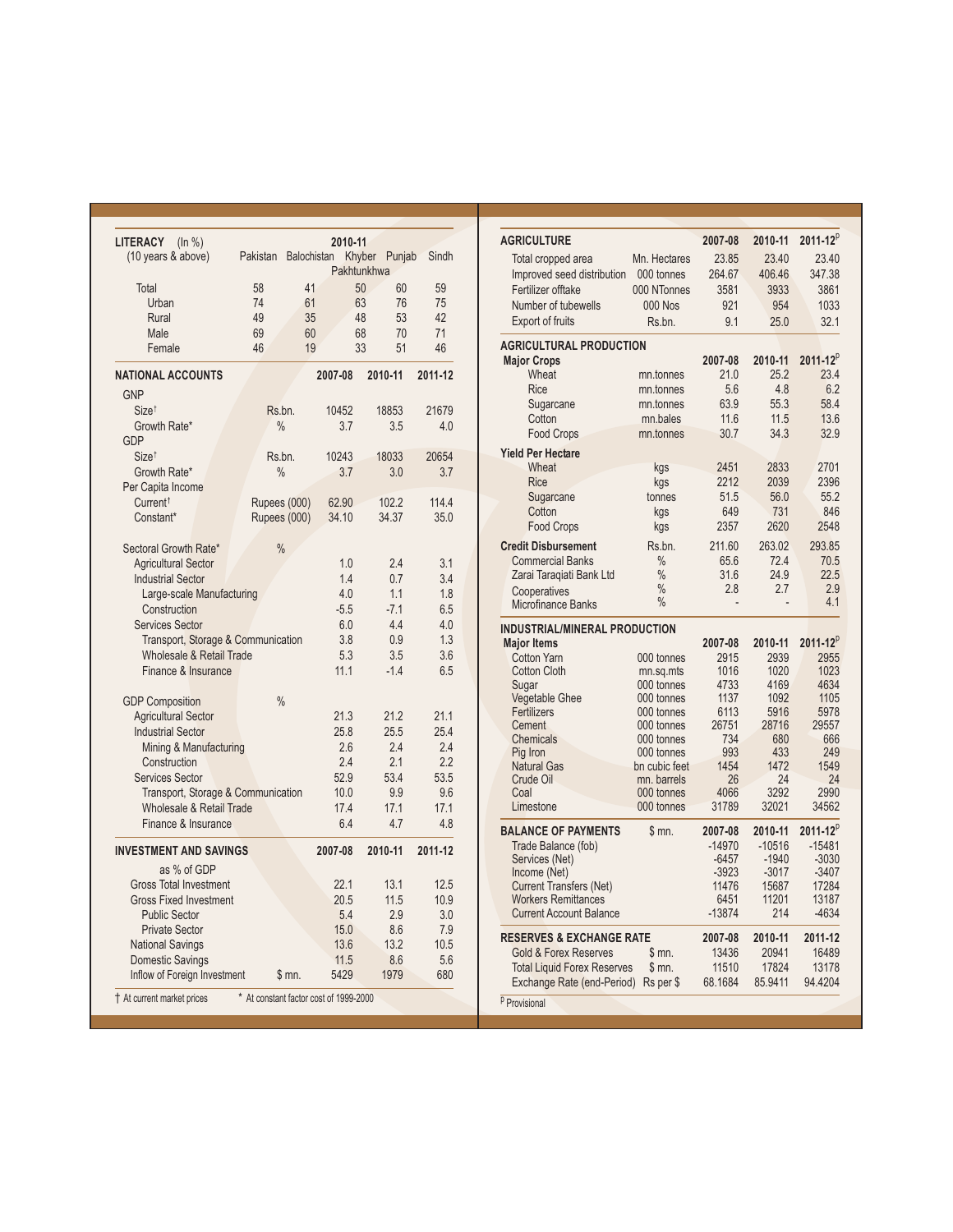| <b>FOREIGN TRADE</b>                             | (\$mn)             | 2007-08              | 2010-11 | 2011-12            |
|--------------------------------------------------|--------------------|----------------------|---------|--------------------|
| <b>Total Exports</b>                             |                    | 19052                | 24810   | 23624              |
| Major Items                                      |                    | 15659                | 19359   | 17962              |
| Rice                                             |                    | 1836                 | 2160    | 2062               |
| <b>Cotton Yarn</b>                               |                    | 1301                 | 2201    | 1810               |
| Cotton Cloth                                     |                    | 2011                 | 2623    | 2442               |
| Hosiery, Bedwear & Towels                        |                    | 4248                 | 5157    | 4411               |
|                                                  |                    |                      | 1774    | 1616               |
| <b>Readymade Garments</b>                        |                    | 1592                 |         |                    |
| <b>Synthetic Textiles</b>                        |                    | 410                  | 608     | 546                |
| Leather & Manufactures Incl. footwear            |                    | 1239                 | 1115    | 1068               |
| <b>Engineering Goods</b>                         |                    | 211                  | 256     | 277                |
| <b>Sports Goods</b>                              |                    | 303                  | 330     | 338                |
| Petroleum & Products & Coal                      |                    | 1259                 | 1352    | 903                |
| <b>Chemicals &amp; Pharma Products</b>           |                    | 619                  | 923     | 1075               |
| Cement                                           |                    | 417                  | 457     | 498                |
| Jewellery                                        |                    | 213                  | 403     | 916                |
|                                                  |                    |                      |         |                    |
| <b>Total Imports</b>                             |                    | 39965                | 40414   | 44912              |
| Major Items                                      |                    | 27597                | 28240   | 32404              |
| Petroleum Crude & Products                       |                    | 11463                | 12085   | 15253              |
| Pulses                                           |                    | 202                  | 403     | 434                |
| <b>Power Generating Machinery</b>                |                    | 1178                 | 1038    | 1040               |
| Telecom                                          |                    | 2246                 | 1023    | 1268               |
| <b>Road Motor Vehicles</b>                       |                    | 1352                 | 1371    | 1656               |
| <b>Electrical Machinery</b>                      |                    | 767                  | 793     | 812                |
| <b>Textile Machinery</b>                         |                    | 438                  | 457     | 444                |
| Air Crafts, Ships & Boats                        |                    | 898                  | 870     | 520                |
| Iron & Steel / Scrap                             |                    | 1969                 | 1722    | 1944               |
| <b>Plastic Material</b>                          |                    | 1302                 | 1511    | 1529               |
|                                                  |                    |                      |         |                    |
| Edible Oil                                       |                    | 1720                 | 2088    | 2426               |
| Fertilizers                                      |                    | 890                  | 538     | 1244               |
| Raw Cotton & Textile Items                       |                    | 1689                 | 1665    | 1144               |
| <b>Insecticides &amp; Med Products</b>           |                    | 640                  | 843     | 834                |
| Paper & Paper Board                              |                    | 346                  | 409     | 399                |
| Tea                                              |                    | 202                  | 334     | 351                |
| <b>Synthetic Fibre &amp; Yarn</b>                |                    | 295                  | 1090    | 1106               |
|                                                  |                    |                      |         |                    |
| <b>CAPITAL MARKET</b>                            |                    | 2007-08              | 2010-11 | 2011-12            |
| KSE - 100 Index                                  | Nov 1991=1000      | 12289                | 12496   | 13801              |
| Turnover of Shares (KSE)                         | bn.shares          | 77.1                 | 28.0    | 38.0               |
| Average Turnover                                 | mn. shares per day | 256.3                | 111.6   | 127.7 <sup>a</sup> |
| <b>Market Capitalisation</b>                     | Rs.bn.             | 3778                 | 3289    | 3528a              |
| <b>Listed Companies</b>                          | Nos.               | 652                  | 639     | 590                |
| <b>Listed Capital</b>                            | Rs.bn.             | 706                  | 944     | 1058 <sup>a</sup>  |
| <b>New Companies Listed</b>                      | Nos.               | $\overline{7}$       | 1       | 4                  |
|                                                  |                    |                      |         |                    |
| <b>PRICE INDICES</b>                             | $\frac{0}{0}$      | 2007-08              | 2010-11 | 2011-12            |
| (Period Average*)<br><b>Consumer Price Index</b> |                    | 12.0                 |         |                    |
|                                                  |                    |                      | 13.7    | 11.0               |
| <b>Wholesale Price Index</b>                     |                    | 16.4                 | 21.2    | 10.4               |
| Sensitive Price Indicator                        |                    | 14.2                 | 17.3    | 8.9                |
| <b>GDP Deflator</b>                              |                    | 16.2                 | 18.2    | 9.7                |
| Core Inflation <sup>b</sup>                      |                    | 8.4                  | 9.4     | 10.6               |
| <b>Bullion Prices</b>                            | Rs.per 10 grams    | 16695                | 37658   | 48444              |
| a<br>* Average July to June basis<br>end-March   | b                  | Non-food, non-energy |         |                    |

| <b>WORKERS' REMITTANCES (\$ Mn)</b>        | 2007-08         | 2010-11          | 2011-12           |
|--------------------------------------------|-----------------|------------------|-------------------|
| <b>Gulf Region</b>                         | 3325.0          | 6574.0           | 8030.4            |
| Saudi Arabia                               | 1251.3          | 2670.0           | 3687.0            |
| <b>UAE</b>                                 | 1090.3          | 2597.7           | 2849.0            |
| Kuwait                                     | 384.6           | 495.1            | 582.6             |
| Sultanat-e-Oman                            | 224.9           | 337.6            | 382.7             |
| Qatar                                      | 233.4           | 306.1            | 318.8             |
| <b>Bahrain</b>                             | 140.5           | 167.2            | 211.0             |
| <b>Other than Gulf Region</b>              | 3126.2          | 4626.9           | 5156.2            |
| <b>USA</b><br><b>UK</b>                    | 1762.0<br>458.9 | 2068.6<br>1199.7 | 2334.5<br>1521.1  |
| Canada                                     | 100.6           | 184.6            | 177.7             |
| Germany                                    | 73.3            | 106.6            | 88.7              |
| Switzerland                                | 22.7            | 31.7             | 33.5              |
| France                                     | 9.9             | 39.7             | 45.1              |
| Norway                                     | 28.8            | 37.0             | 38.5              |
| Spain                                      | 17.8            | 53.4             | 52.8              |
| Australia                                  | 39.0            | 89.1             | 114.4             |
| Italy                                      | 14.0            | 49.0             | 41.1              |
| <b>Other Countries</b>                     | 599.2           | 767.5            | 708.7             |
| Total                                      | 6451.2          | 11200.9          | 13186.6           |
| <b>FOREIGN DIRECT INVESTMENT (\$ Mn)</b>   | 2007-08         | 2010-11          | 2011-12           |
| <b>Total Inflows</b>                       | 5410.2          | 1634.8           | 812.6             |
| By Major Economic Groups                   |                 |                  |                   |
| Communications                             | 1626.8          | $(-)34.1$        | $(-)315.3$        |
| <b>Financial Business</b>                  | 1865.0          | 310.1            | 56.4              |
| Power                                      | 62.1            | 155.8            | $(-)84.9$         |
| Oil & Gas Explorations                     | 635.0           | 512.2            | 612.5             |
| Trade                                      | 174.7           | 52.7             | 25.5              |
| <b>Chemicals &amp; Pharmaceuticals</b>     | 125.5           | 36.8             | 98.2              |
| Construction                               | 89.0            | 61.1             | 71.7              |
| <b>Transport &amp; Transport Equipment</b> |                 |                  |                   |
| (Automobiles)                              | 193.9           | 113.4            | 49.0              |
| <b>Textiles</b>                            | 30.1            | 25.3             | 30.2              |
| <b>Others</b>                              | 608.1           | 401.5            | 269.3             |
| <b>FOREIGN PRIVATE INVESTMENT (\$ Mn)</b>  | 2007-08         | 2010-11          | 2011-12           |
| <b>Net Inflows</b>                         | 5429.5          | 1999.3           | 741.5             |
| <b>USA</b>                                 | 1750.5          | 499.7            | 274.8             |
| <b>UK</b>                                  | 334.8           | 232.1            | 114.8             |
| Germany                                    | 69.1            | 19.7             | 29.2              |
| Japan                                      | 141.1           | 8.4              | 24.0              |
| Netherlands                                | 146.1           | $(-)40.6$        | 16.4              |
| Belgium                                    | 25.9            | 22.1             |                   |
| Norway                                     | 274.9           | $(-)48.0$        | $(-)275.0$        |
| Hong Kong                                  | 94.3            | 148.8            | $(-)52.7$         |
| Australia                                  | $(-)3.7$        | 14.8             | 46.0              |
| Switzerland                                | 71.5            | 150.7            | 141.6             |
| <b>Mauritius</b>                           | 362.6           | 106.0            | 9.4               |
| Malaysia<br>Saudi Arabia                   | 656.4<br>44.7   | 5.5<br>6.6       |                   |
| <b>UAF</b>                                 | 593.7           | 291.7            | $(-)20.2$<br>53.6 |
| <b>Other Countries</b>                     | 867.6           | 581.8            | 379.6             |
|                                            |                 |                  |                   |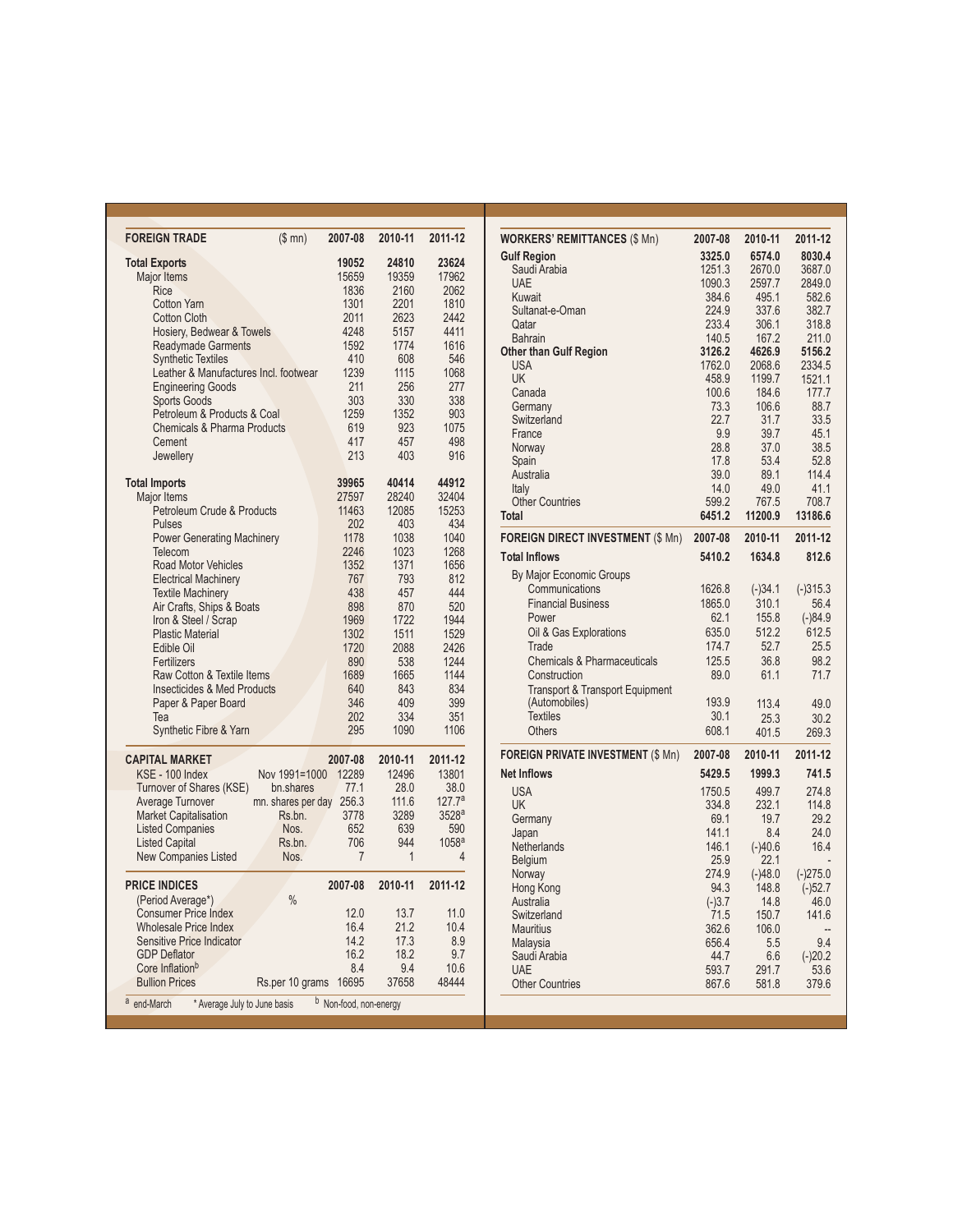| <b>BANKING</b>                                       |               | 2007-08        | 2010-11 | 2011-12        |
|------------------------------------------------------|---------------|----------------|---------|----------------|
| <b>Scheduled Banks Total</b>                         | Nos.          | 39             | 38      | 38             |
| <b>Foreign Banks</b>                                 | Nos.          | $\overline{7}$ | 6       | $\overline{7}$ |
| <b>Scheduled Banks' Branches</b>                     | Nos.          | 7352           | 9390    | 9838           |
| Foreign Banks' Branches                              | Nos.          | 80             | 49      | 46             |
| <b>Scheduled Banks Deposits</b>                      | Rs.bn.        | 3812           | 5489    | 6219           |
| <b>Scheduled Banks Advances</b>                      | Rs.bn.        | 2816           | 3311    | 3530           |
| Scheduled Banks Assets*                              | Rs.bn.        | 5137.6         | 7777.1  | 9120.6         |
| <b>Online Branches</b>                               | Nos.          | 5282           | 7416    | 9291           |
| <b>ATMs</b>                                          | Nos.          | 3121           | 5200    | 5745           |
| Debit Cards                                          | 000 Nos.      | 4905           | 11990   | 15984          |
| <b>RATE OF RETURN</b>                                | $\frac{0}{0}$ |                |         |                |
| Weighted Avg Rate of Return on Advances              |               | 12.49          | 13.46   | 13.46          |
| Weighted Avg Rate of Return on Deposits              |               | 4.13           | 4.53    | 4.56           |
| SBP Reverse Repo Rate                                |               | 12.00          | 14.00   | 14.00          |
| 6-Month Treasury Bills Weighted Average <sup>a</sup> |               | 11.80          | 13.70   | 11.9           |
| <b>ISLAMIC BANKING</b>                               |               | $Dec-03$       | Dec-11  | June-12        |
| <b>Full Fledged Islamic Banks</b>                    | Nos.          | 1              | 5       | 5              |
| Full Fledged Islamic Banks Branches                  | Nos.          | 10             | 549     | 574            |
| Standalone Branches of                               |               |                |         |                |
| <b>Existing Scheduled Banks</b>                      | Nos.          | $\overline{7}$ | 284     | 300            |
|                                                      |               |                |         |                |
| Deposits                                             | Rs.bn.        | 8              | 502     | 581            |
| Financing (Advances+Bills)                           | Rs.bn.        | 10             | 207     | 209            |
| <b>MONETARY SECTOR</b>                               |               | 2007-08        | 2010-11 | 2011-12        |
| Currency in Circulation                              | Rs.bn.        | 982.3          | 1501.4  | 1673.7         |
| Reserve Money Growth Rate                            | $\frac{0}{0}$ | 22.28          | 17.06   | 11.35          |
| Private Sector Credit/GDP                            | $\frac{0}{0}$ | 28.2           | 17.42   | 16.35          |
| M <sub>2</sub> /GDP                                  | $\frac{0}{0}$ | 0.46           | 0.37    | 0.37           |
| <b>Money Multiplier</b>                              | $\frac{0}{0}$ | 3.17           | 3.41    | 3.49           |
| M2 Growth Rate                                       | $\frac{0}{0}$ | 15.3           | 15.9    | 14.1           |
| <b>COMMERCIAL ENERGY SUPPLIES</b>                    |               | 2007-08        | 2010-11 | 2011-12        |
| Crude Oil                                            |               |                |         |                |
| <b>Local Extraction</b>                              | mn.bls.       | 25.6           | 24.0    | 24.6           |
| Imports                                              | mn.bls.       | 64.9           | 51.3    | 45.4           |
| Coal                                                 |               |                |         |                |
| Production                                           | 000 tonnes    | 4124           | 3450    | 3472           |
| Imports                                              | 000 tonnes    | 5987           | 4267    | 3850           |
| <b>Natural Gas</b>                                   |               |                |         |                |
| Production                                           | bn.cu.ft.     | 1454           | 1471    | 1559           |
| <b>Electricity Generation</b>                        | gwh           | 95860          | 94653   | 86411          |
| Hydel                                                | $\%$          | 29.9           | 33.6    | 33.0           |
| Thermal                                              | $\frac{0}{0}$ | 66.6           | 62.5    | 60.6           |
| <b>Nuclear</b>                                       | $\frac{0}{0}$ | 3.2            | 3.6     | 6.1            |
| Imported                                             | $\frac{0}{0}$ | 0.3            | 0.3     | 0.3            |
| <sup>a</sup> end-Period<br>* as of December          |               |                |         |                |

| <b>PROFILE OF DOMESTIC &amp; EXTERNAL DEBT</b><br><b>Total Debt &amp; Liabilities</b><br>Rs.bn.<br>as % of GDP<br><b>Total External Debt &amp; Liabilities</b><br>\$bn.<br>as % of GDP<br><b>Short Term External Debt</b><br>$$m0$ .<br><b>Total Domestic Debt</b><br>Rs.bn.<br><b>Permanent Debt</b><br><b>Floating Debt</b><br><b>Unfunded Debt</b><br>Foreign Currency Loan<br>Domestic Debt as % of GDP<br><b>National Saving Schemes</b><br>(Outstanding amount)<br>Rs.bn.<br><b>External Debt Servicing</b><br>\$m.<br><b>External Debt Servicing - Principal</b><br>\$mn.<br>External Debt Servicing as % of<br>exports of goods & services<br>Per Capita External Debt<br>\$<br>\$<br>Per Capita Debt Servicing | 2007-08<br>6691<br>65.3<br>46.2<br>28.2<br>723<br>3274<br>608<br>1637<br>1020<br>8.5<br>32.0<br>1093.5<br>3115<br>1867<br>12.2 | 2010-11<br>12530<br>69.5<br>66.4<br>31.5<br>640<br>6012<br>1122<br>3233<br>1656<br>1.4<br>33.3<br>1821.4<br>3532<br>2458 | 2011-12<br>14587<br>70.6<br>65.8<br>28.5<br>381<br>7638<br>1696<br>4143<br>1798<br>1.4<br>37.0<br>2009.8<br>4313<br>3294 |
|-------------------------------------------------------------------------------------------------------------------------------------------------------------------------------------------------------------------------------------------------------------------------------------------------------------------------------------------------------------------------------------------------------------------------------------------------------------------------------------------------------------------------------------------------------------------------------------------------------------------------------------------------------------------------------------------------------------------------|--------------------------------------------------------------------------------------------------------------------------------|--------------------------------------------------------------------------------------------------------------------------|--------------------------------------------------------------------------------------------------------------------------|
|                                                                                                                                                                                                                                                                                                                                                                                                                                                                                                                                                                                                                                                                                                                         |                                                                                                                                |                                                                                                                          |                                                                                                                          |
|                                                                                                                                                                                                                                                                                                                                                                                                                                                                                                                                                                                                                                                                                                                         |                                                                                                                                |                                                                                                                          |                                                                                                                          |
|                                                                                                                                                                                                                                                                                                                                                                                                                                                                                                                                                                                                                                                                                                                         |                                                                                                                                |                                                                                                                          |                                                                                                                          |
|                                                                                                                                                                                                                                                                                                                                                                                                                                                                                                                                                                                                                                                                                                                         |                                                                                                                                |                                                                                                                          |                                                                                                                          |
|                                                                                                                                                                                                                                                                                                                                                                                                                                                                                                                                                                                                                                                                                                                         |                                                                                                                                |                                                                                                                          |                                                                                                                          |
|                                                                                                                                                                                                                                                                                                                                                                                                                                                                                                                                                                                                                                                                                                                         |                                                                                                                                |                                                                                                                          |                                                                                                                          |
|                                                                                                                                                                                                                                                                                                                                                                                                                                                                                                                                                                                                                                                                                                                         |                                                                                                                                |                                                                                                                          |                                                                                                                          |
|                                                                                                                                                                                                                                                                                                                                                                                                                                                                                                                                                                                                                                                                                                                         |                                                                                                                                |                                                                                                                          |                                                                                                                          |
|                                                                                                                                                                                                                                                                                                                                                                                                                                                                                                                                                                                                                                                                                                                         |                                                                                                                                |                                                                                                                          |                                                                                                                          |
|                                                                                                                                                                                                                                                                                                                                                                                                                                                                                                                                                                                                                                                                                                                         |                                                                                                                                |                                                                                                                          |                                                                                                                          |
|                                                                                                                                                                                                                                                                                                                                                                                                                                                                                                                                                                                                                                                                                                                         |                                                                                                                                |                                                                                                                          |                                                                                                                          |
|                                                                                                                                                                                                                                                                                                                                                                                                                                                                                                                                                                                                                                                                                                                         |                                                                                                                                |                                                                                                                          |                                                                                                                          |
|                                                                                                                                                                                                                                                                                                                                                                                                                                                                                                                                                                                                                                                                                                                         |                                                                                                                                |                                                                                                                          |                                                                                                                          |
|                                                                                                                                                                                                                                                                                                                                                                                                                                                                                                                                                                                                                                                                                                                         |                                                                                                                                |                                                                                                                          |                                                                                                                          |
|                                                                                                                                                                                                                                                                                                                                                                                                                                                                                                                                                                                                                                                                                                                         |                                                                                                                                |                                                                                                                          |                                                                                                                          |
|                                                                                                                                                                                                                                                                                                                                                                                                                                                                                                                                                                                                                                                                                                                         |                                                                                                                                |                                                                                                                          |                                                                                                                          |
|                                                                                                                                                                                                                                                                                                                                                                                                                                                                                                                                                                                                                                                                                                                         |                                                                                                                                |                                                                                                                          |                                                                                                                          |
|                                                                                                                                                                                                                                                                                                                                                                                                                                                                                                                                                                                                                                                                                                                         |                                                                                                                                | 11.1                                                                                                                     | 14.2                                                                                                                     |
|                                                                                                                                                                                                                                                                                                                                                                                                                                                                                                                                                                                                                                                                                                                         | 279                                                                                                                            | 364                                                                                                                      | 331                                                                                                                      |
|                                                                                                                                                                                                                                                                                                                                                                                                                                                                                                                                                                                                                                                                                                                         | 19                                                                                                                             | 20                                                                                                                       | 24                                                                                                                       |
| Foreign Economic Assistance<br>\$m.                                                                                                                                                                                                                                                                                                                                                                                                                                                                                                                                                                                                                                                                                     | 3581                                                                                                                           | 2548                                                                                                                     | 3033                                                                                                                     |
| Loans<br>Grants                                                                                                                                                                                                                                                                                                                                                                                                                                                                                                                                                                                                                                                                                                         | 3054<br>527                                                                                                                    | 1922<br>626                                                                                                              | 2631<br>402                                                                                                              |
| Outstanding Position of                                                                                                                                                                                                                                                                                                                                                                                                                                                                                                                                                                                                                                                                                                 |                                                                                                                                |                                                                                                                          |                                                                                                                          |
| Foreign Private Debt<br>$$m0$ .                                                                                                                                                                                                                                                                                                                                                                                                                                                                                                                                                                                                                                                                                         | 2887.3                                                                                                                         | 3518.0                                                                                                                   | 3496.6                                                                                                                   |
| by Economic Group                                                                                                                                                                                                                                                                                                                                                                                                                                                                                                                                                                                                                                                                                                       |                                                                                                                                |                                                                                                                          |                                                                                                                          |
| Power                                                                                                                                                                                                                                                                                                                                                                                                                                                                                                                                                                                                                                                                                                                   | 398.2                                                                                                                          | 545.6                                                                                                                    | 732.0                                                                                                                    |
| Communications                                                                                                                                                                                                                                                                                                                                                                                                                                                                                                                                                                                                                                                                                                          | 1110.8                                                                                                                         | 1125.4                                                                                                                   | 1070.4                                                                                                                   |
| Transport                                                                                                                                                                                                                                                                                                                                                                                                                                                                                                                                                                                                                                                                                                               | 1007.0                                                                                                                         | 914.0                                                                                                                    | 843.0                                                                                                                    |
| <b>UBLIC FINANCE</b>                                                                                                                                                                                                                                                                                                                                                                                                                                                                                                                                                                                                                                                                                                    | 2007-08                                                                                                                        | 2010-11                                                                                                                  | 2011-12                                                                                                                  |
| Federal Government)                                                                                                                                                                                                                                                                                                                                                                                                                                                                                                                                                                                                                                                                                                     |                                                                                                                                |                                                                                                                          |                                                                                                                          |
| <b>Revenue Receipts</b><br>Rs.bn.                                                                                                                                                                                                                                                                                                                                                                                                                                                                                                                                                                                                                                                                                       | 1402.8                                                                                                                         | 2235.9                                                                                                                   | 2424.2                                                                                                                   |
| Tax Revenue*<br>Rs.bn.                                                                                                                                                                                                                                                                                                                                                                                                                                                                                                                                                                                                                                                                                                  | 1009.4                                                                                                                         | 1679.4                                                                                                                   | 1945.7                                                                                                                   |
| <b>Direct Taxes</b><br>$\frac{0}{0}$                                                                                                                                                                                                                                                                                                                                                                                                                                                                                                                                                                                                                                                                                    | 38.4                                                                                                                           | 37.3                                                                                                                     | 37.6                                                                                                                     |
| $\frac{0}{0}$<br><b>Indirect Taxes</b>                                                                                                                                                                                                                                                                                                                                                                                                                                                                                                                                                                                                                                                                                  | 61.6                                                                                                                           | 62.7                                                                                                                     | 62.4                                                                                                                     |
| Non-Tax Revenue<br>Rs.bn.                                                                                                                                                                                                                                                                                                                                                                                                                                                                                                                                                                                                                                                                                               | 393.4                                                                                                                          | 556.5                                                                                                                    | 478.5                                                                                                                    |
| Less Transfer to Provinces<br>Rs.bn.                                                                                                                                                                                                                                                                                                                                                                                                                                                                                                                                                                                                                                                                                    | 457.1                                                                                                                          | 997.7                                                                                                                    | 1089.9                                                                                                                   |
| Revenue Receipts (Net)<br>Rs.bn.                                                                                                                                                                                                                                                                                                                                                                                                                                                                                                                                                                                                                                                                                        | 945.7                                                                                                                          | 1238.2                                                                                                                   | 1334.3                                                                                                                   |
| Rs.bn.                                                                                                                                                                                                                                                                                                                                                                                                                                                                                                                                                                                                                                                                                                                  |                                                                                                                                |                                                                                                                          | 2209.3                                                                                                                   |
| <b>Current Expenditure</b>                                                                                                                                                                                                                                                                                                                                                                                                                                                                                                                                                                                                                                                                                              | 1516.3                                                                                                                         | 2295.9                                                                                                                   |                                                                                                                          |
| Debt Servicing & Foreign<br>$\frac{0}{0}$<br>Loans/Repayments                                                                                                                                                                                                                                                                                                                                                                                                                                                                                                                                                                                                                                                           | 37.2                                                                                                                           | 37.3                                                                                                                     | 37.3                                                                                                                     |
| $\frac{0}{0}$<br>Defence Expenditure                                                                                                                                                                                                                                                                                                                                                                                                                                                                                                                                                                                                                                                                                    | 18.2                                                                                                                           | 19.4                                                                                                                     | 19.4                                                                                                                     |
| Revenue Surplus/Deficit<br>Rs.bn.                                                                                                                                                                                                                                                                                                                                                                                                                                                                                                                                                                                                                                                                                       | $-570.6$                                                                                                                       | $-1057.7$                                                                                                                | $-875.0$                                                                                                                 |
| <b>Public Sector Development</b><br>Rs.bn.<br>Programme                                                                                                                                                                                                                                                                                                                                                                                                                                                                                                                                                                                                                                                                 | 458.2                                                                                                                          | 196.0                                                                                                                    | 304.0                                                                                                                    |
|                                                                                                                                                                                                                                                                                                                                                                                                                                                                                                                                                                                                                                                                                                                         |                                                                                                                                |                                                                                                                          |                                                                                                                          |

p